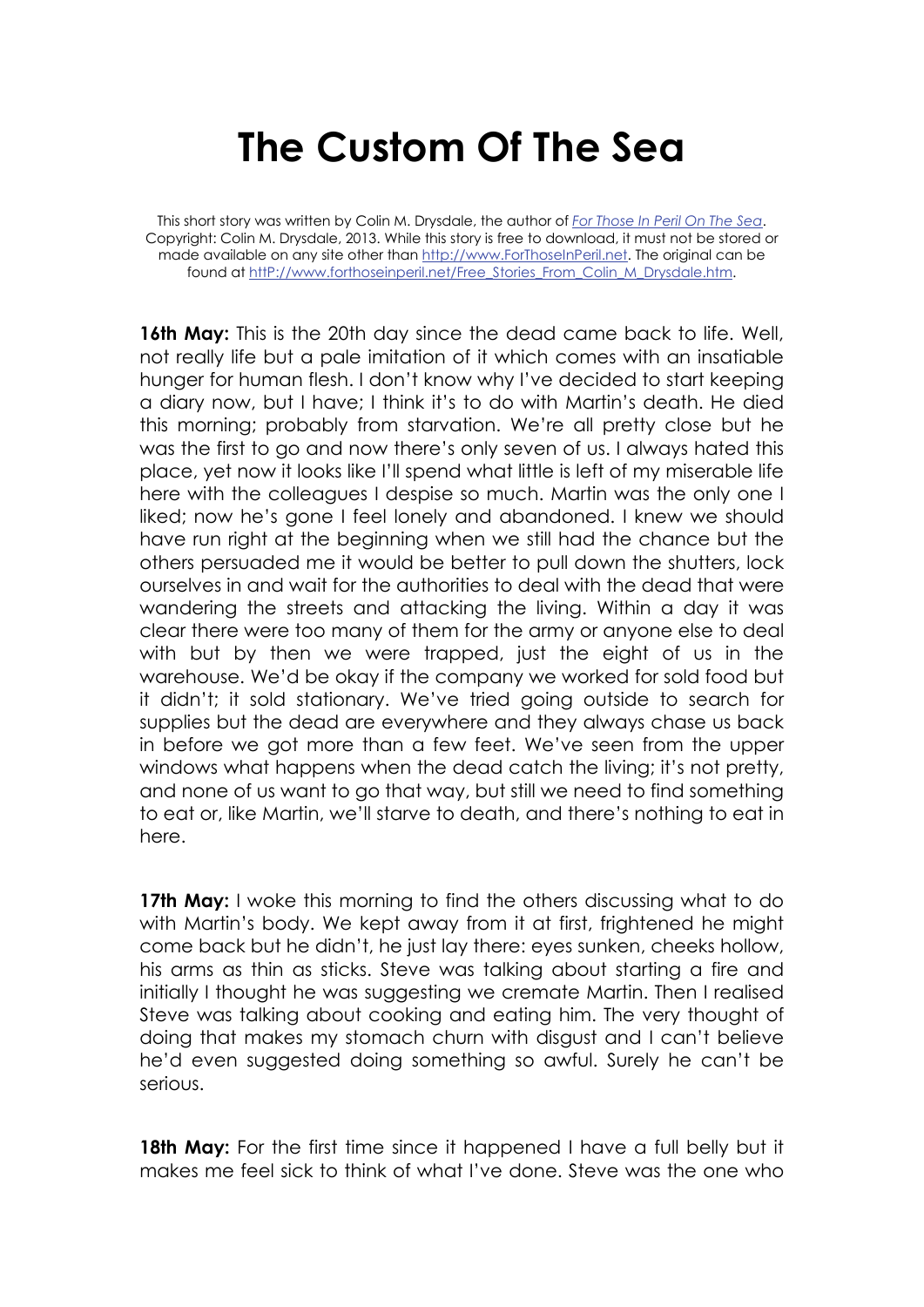did it; who cut Martin up into thin slices with a box cutter and cooked him on a fire he made from the reams of A4 paper that surrounded us. At first, I didn't want to eat but the smell of the cooking meat was too tantalising; it smelled just like bacon and my body couldn't resist. It wasn't like we killed him and I'm sure Martin would have wanted us to do all we could to survive.

**25th May:** We ate the last of Martin four days ago and we're starting to get hungry again. Steve keeps going on about something he calls 'The Custom Of The Sea'. He says it's an unspoken rule for people who find themselves trapped like us. He says it's better for one of us to die so that the others can live long enough to be rescued than for all of us to die. I don't know exactly what he's talking about but I don't like the sound of it.

**26th May:** Steve has finally made it clear what 'The Custom Of The Sea' is. He wants us to draw lots. Whoever picks the short straw would then kill themselves so that the rest of us could eat. Thankfully no one seems keen on the idea.

**28th May:** We drew lots today and it was Jimmy who lost. He looked dumbfounded at first then he started shouting that he wasn't going to do it. Steve said that was okay, that it had to be voluntary but that we'd all agreed to the rules before we'd drawn lots and that he had a moral obligation to honour his word. Jimmy just refused.

**29th May:** I woke this morning to find Jimmy was dead. Steve told me he'd seen reason and had slit his throat in the bathroom but something seems wrong there. Jimmy was so against the idea last night and I can't see what would have changed his mind. I was going to say something but before I could, the smell of cooking flesh started to swirl around me. It made my mouth water and all I could think about was how great it would taste in my mouth. When it was ready, I ate as greedily as the rest of them but afterwards, when I had time to think about what I'd just done, I almost threw up. Somehow I managed to keep it down though. Later I went upstairs and looked out of the window. The dead are everywhere: stumbling and shuffling around. I think they must know we're in here because they're crowding tightly around the shuttered doors now, trying to force their way in. I was hoping I could see a way out but I can't; there's just too many of them. I went into the office where I used to worked; the one administrator overseeing those on the warehouse floor. The phone lines are still down and with no power I can't turn on the TV. I did find an old batterypowered radio but all I could find on it was static. It's like we're the only